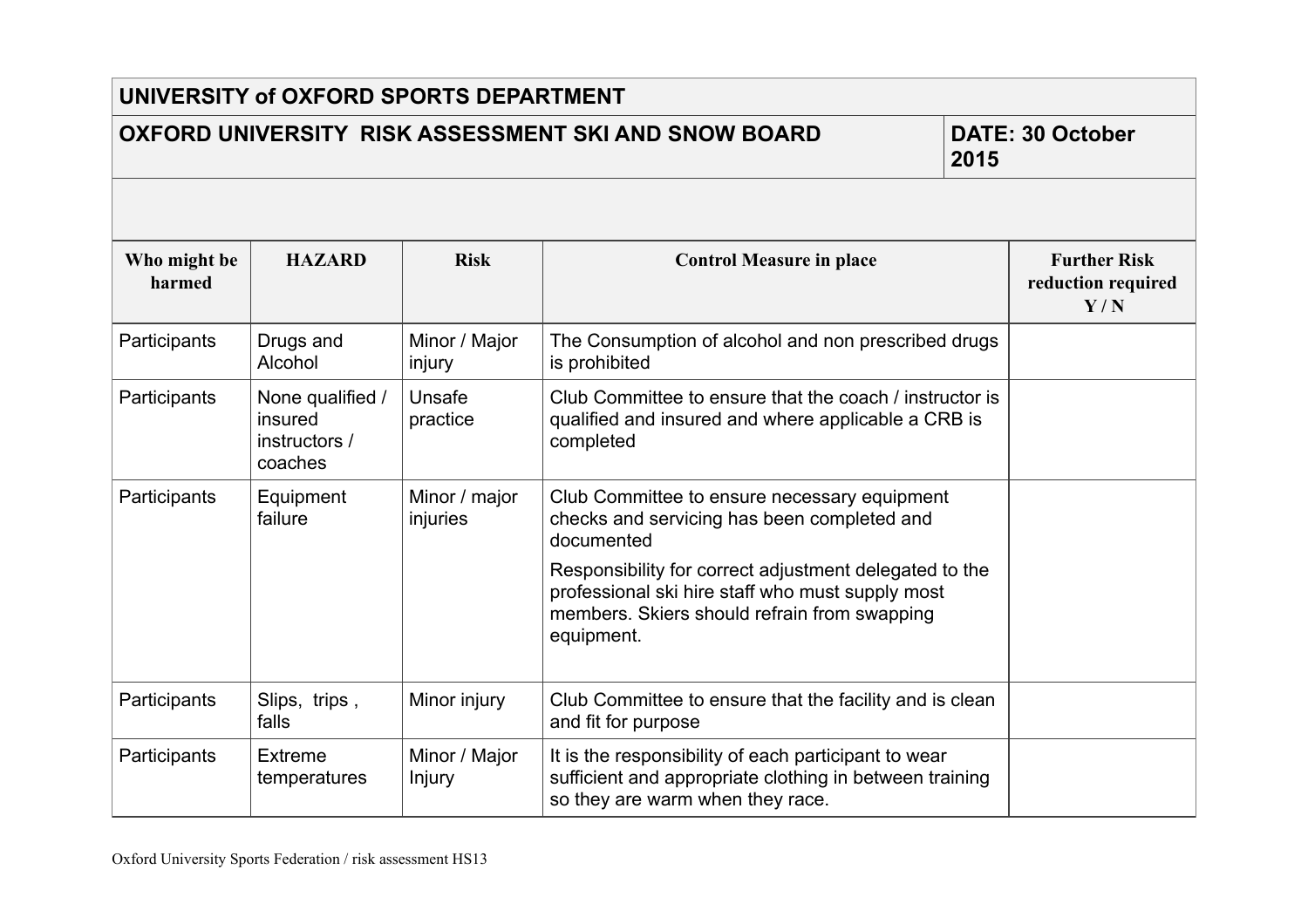| Participants        | Race Training<br>Faster speeds | Minor / Major<br>injury | Instructors present on specially designated slopes<br>during racing and race training to supervise and<br>prevent skier collisions and increase safety.<br>Appropriate safety equipment will reduce the risks<br>(hand/arm/pole guards, leg protection, shin guards,<br>helmets and body armour) and are recommended to<br>participants. Helmets are compulsory for race training. |  |
|---------------------|--------------------------------|-------------------------|------------------------------------------------------------------------------------------------------------------------------------------------------------------------------------------------------------------------------------------------------------------------------------------------------------------------------------------------------------------------------------|--|
|                     |                                |                         | Those race training to be briefed by instructors on the<br>dangers specific to a race training environment, e.g.<br>proximity of training lanes as well as actions on<br>(falling, having someone ski across you etc.).                                                                                                                                                            |  |
| <b>Participants</b> | Fire                           | Burns / fatality        | Club Committee to ensure a safety brief at the<br>beginning of sessions includes what to do in the event<br>of a fire, location of nearest exits, fire assembly points.                                                                                                                                                                                                            |  |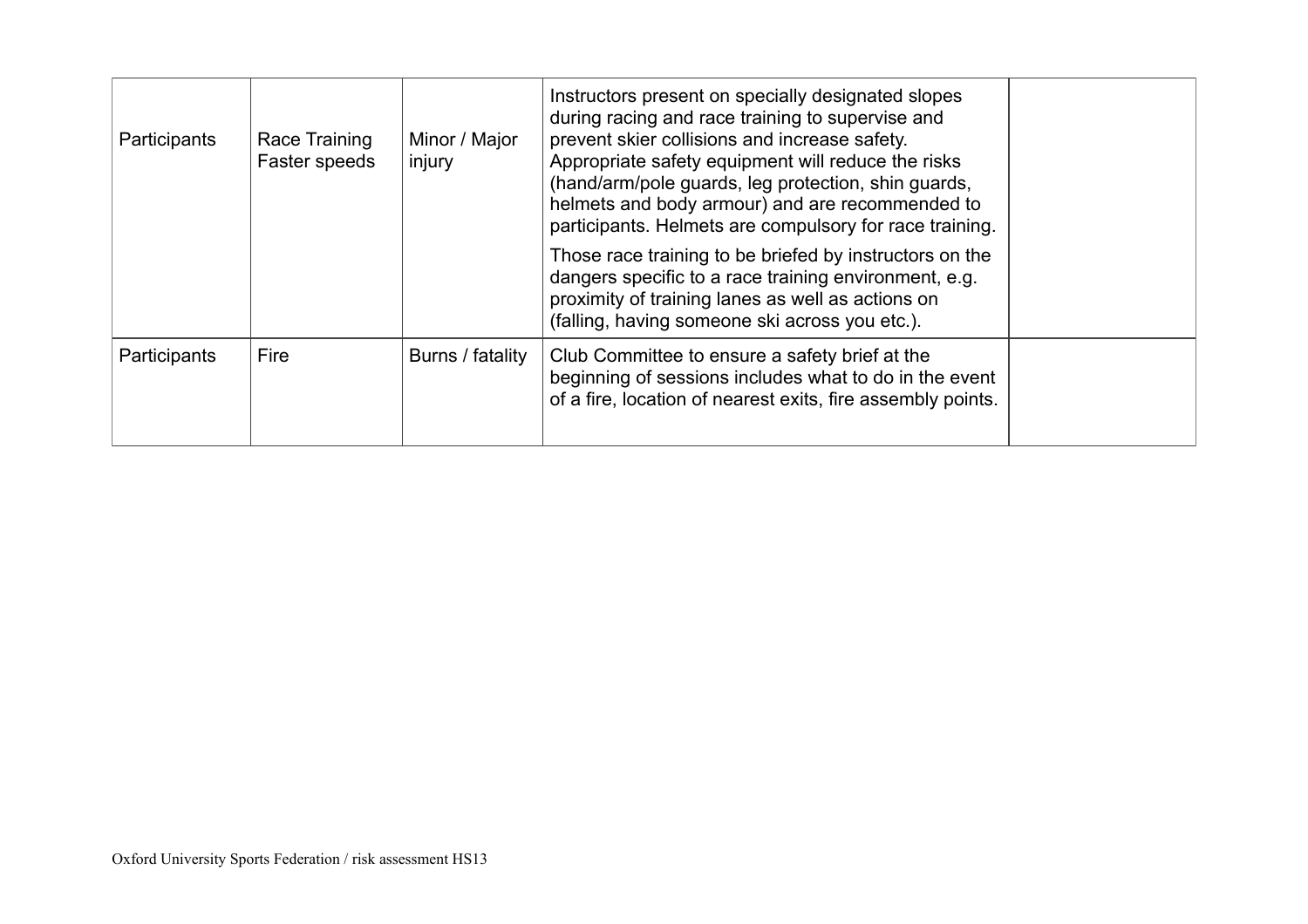| Participants<br><b>Public</b> | Travel | Major incident /<br>accident,<br>Fatality | Club Committee to check the insurance of car drivers.<br>Drivers to comply with current Road Safety laws and<br>have a full driving licence.<br>Hire vehicles drivers MUST have passed the<br>University accredited driving course. Drivers must be<br>21 or over.<br>Trip resignation forms to be sent to the Sport<br>Federation no later than 5pm on the Thursday before<br>the fixture. Sports fed will forward the form to security<br>services.<br>The registration form for trips aboard MUST be sent a<br>minimum of 1 month prior to the trip departing.<br>Club Committee to supply Safety officer with travel |  |
|-------------------------------|--------|-------------------------------------------|--------------------------------------------------------------------------------------------------------------------------------------------------------------------------------------------------------------------------------------------------------------------------------------------------------------------------------------------------------------------------------------------------------------------------------------------------------------------------------------------------------------------------------------------------------------------------------------------------------------------------|--|
|                               |        |                                           | insurance details and trip Risk Assessment.                                                                                                                                                                                                                                                                                                                                                                                                                                                                                                                                                                              |  |
|                               |        |                                           | In the event of a major accident security services must<br>be contacted 01865 289999                                                                                                                                                                                                                                                                                                                                                                                                                                                                                                                                     |  |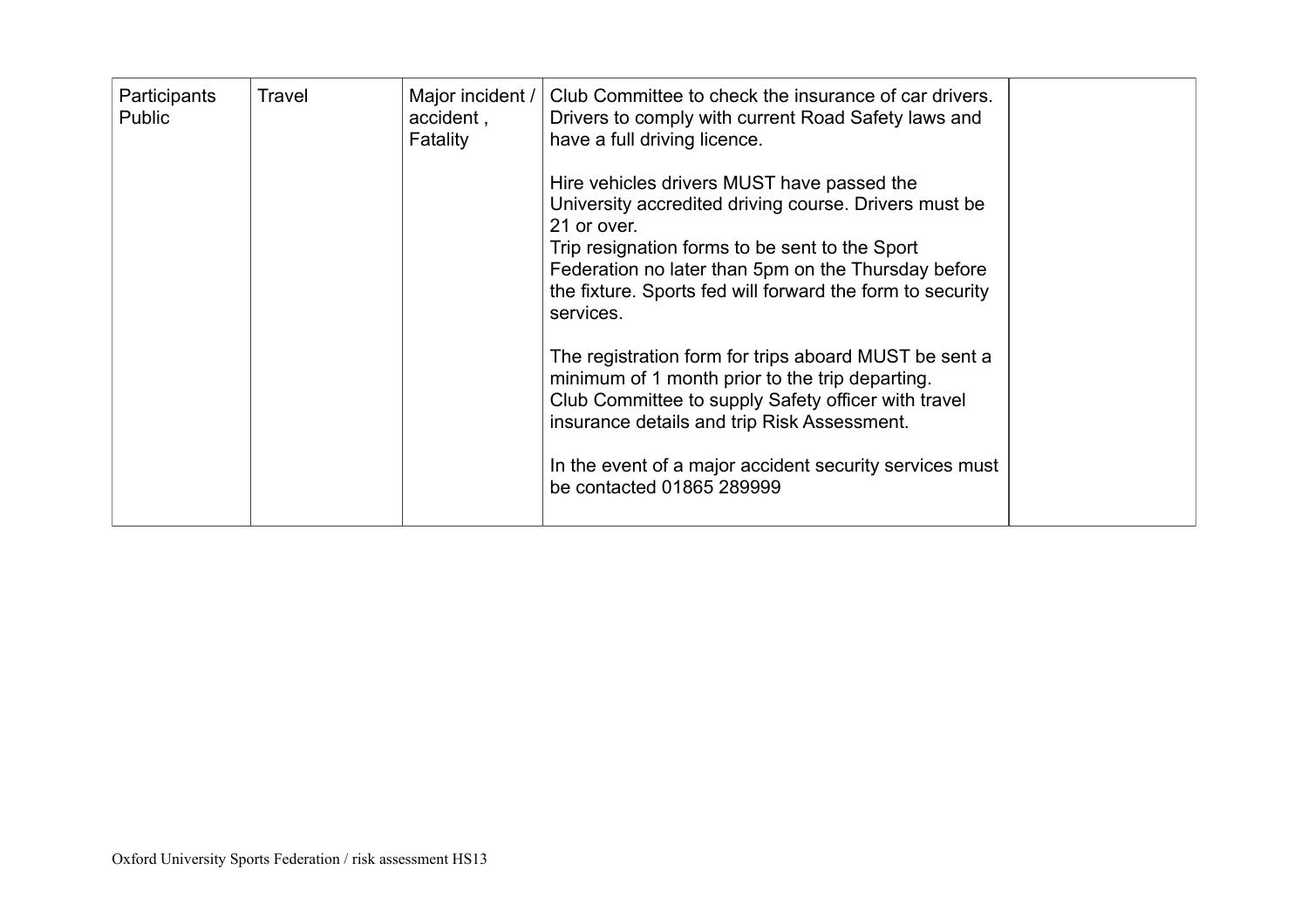| <b>General</b><br><b>Accidents</b><br>Collisions with<br>other skiers, lifts<br>and rocks.<br>Possible breaks<br>to limbs,<br>concussion,<br>open wounds,<br>facial injuries,<br>muscle injuries<br>and worst case<br>$scenario -$<br>fatalities. | General advice on slope etiquette is posted around the<br>resort. Caution advocated. Ski Patrol Officer in resort<br>at hand to assist. Each skier must stay aware of the<br>risks and always be on the lookout for the people<br>around and be especially careful when stopping on the<br>slope.<br>The Club and members should follow the general Ski-<br>Code:<br>Respect for others.<br>Control of speed.<br>Choice of route.<br>Overtaking.<br>Starting or entering a piste.<br>Stopping on the piste.<br>Climbing and descending on foot.<br>Respect for signs and markers.<br>Assistance at accidents and identification.<br>For snowboarders the wearing of wrist<br>protectors can help reduce injuries to the wrist |  |
|---------------------------------------------------------------------------------------------------------------------------------------------------------------------------------------------------------------------------------------------------|-------------------------------------------------------------------------------------------------------------------------------------------------------------------------------------------------------------------------------------------------------------------------------------------------------------------------------------------------------------------------------------------------------------------------------------------------------------------------------------------------------------------------------------------------------------------------------------------------------------------------------------------------------------------------------------------------------------------------------|--|
| Lifts:                                                                                                                                                                                                                                            | Resort staff to supervise lifts, stopping them if there<br>are any such problems and dissuading improper use.                                                                                                                                                                                                                                                                                                                                                                                                                                                                                                                                                                                                                 |  |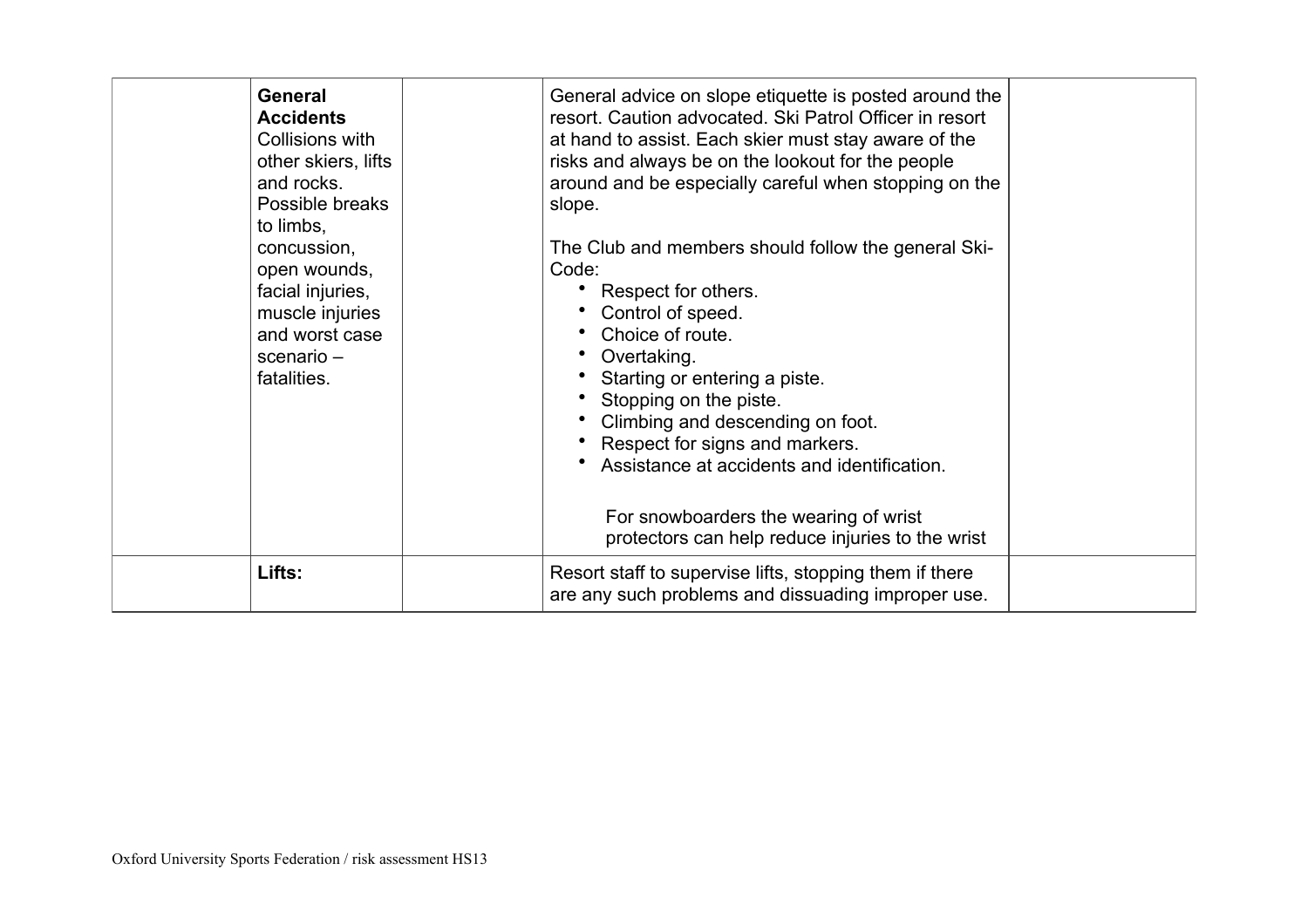| <b>Environment:</b>                   | Advice given to skiers to wear high factor sunscreen,<br>hat, 100% UV protective glasses/goggles and plenty of<br>warm clothes in cold weather. A helmet is<br>recommended for all skiing and will be compulsory for<br>race training.                                                                                                                          |  |
|---------------------------------------|-----------------------------------------------------------------------------------------------------------------------------------------------------------------------------------------------------------------------------------------------------------------------------------------------------------------------------------------------------------------|--|
|                                       | Compliance with Resort advice on permissibility of<br>slope safety, checking weather regularly. Always ski<br>on designated slopes not off-piste in groups and make<br>sure friends/committee know where you plan to ski<br>and approximate return time. For avalanche<br>information, refer to guidelines laid down by most<br>websites: www.ski-insurance.com |  |
| <b>Race Training</b><br>Faster speeds | Instructors present on specially designated slopes<br>during racing and race training to supervise and<br>prevent skier collisions and increase safety.<br>Appropriate safety equipment will reduce the risks<br>(hand/arm/pole guards, leg protection, shin guards,<br>helmets and body armour)                                                                |  |
|                                       | Those race training to be briefed by instructors on the<br>dangers specific to a race training environment, e.g.<br>proximity of training lanes as well as actions on<br>(falling, having someone ski across you etc.).                                                                                                                                         |  |
| <b>Socials</b>                        | Committee members must ensure that members do<br>not consume too much alcohol and bring the club into<br>disrepute.                                                                                                                                                                                                                                             |  |
| Night skiing                          | If offered, resort will have one or two brightly lit, wide<br>slopes with ski patrol present. Light conditions are<br>similar to daytime skiing, main variable is temperature.<br>Advice on clothing offered. Reminder of "ski code"                                                                                                                            |  |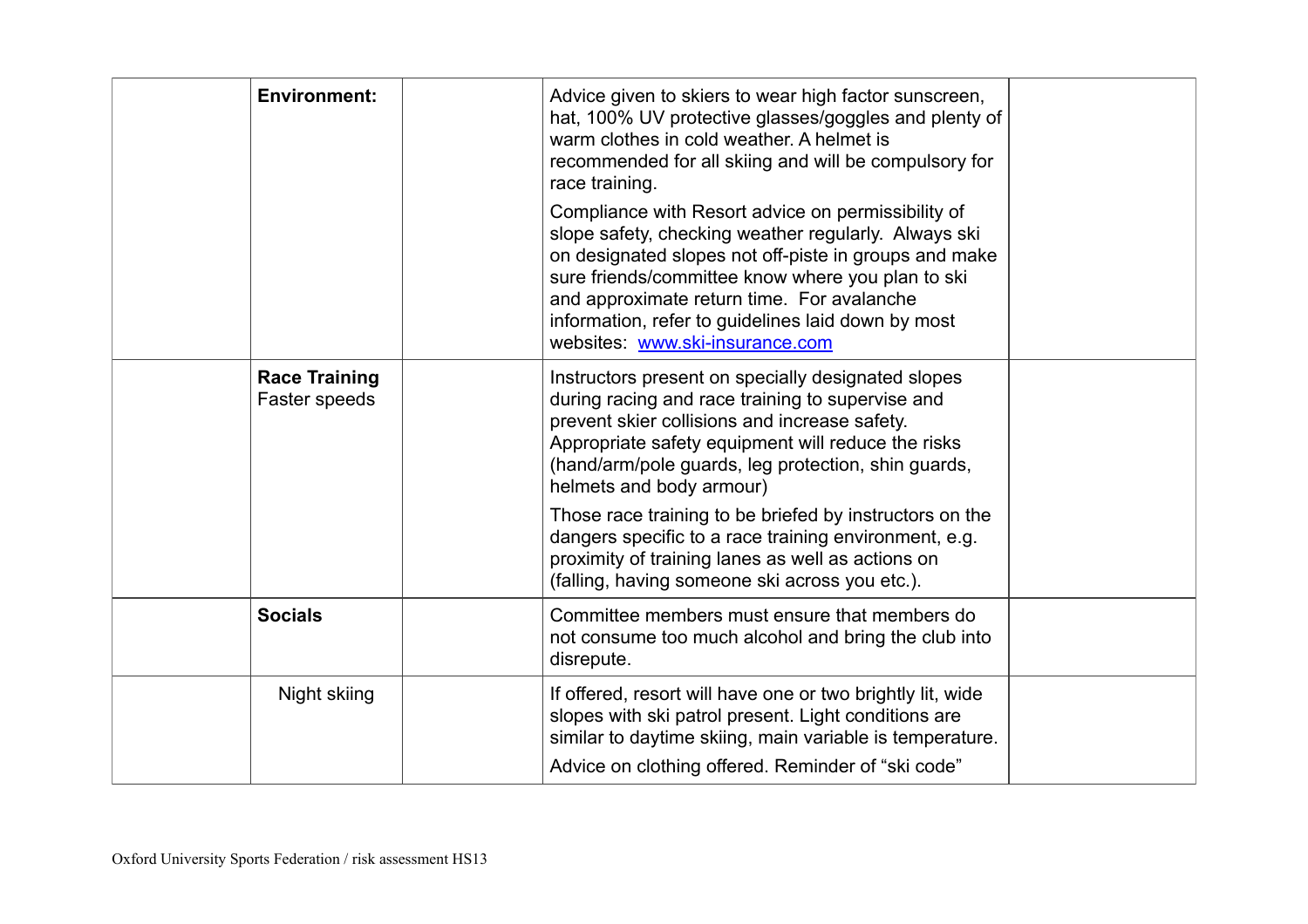| Dry-slopes       | The Gosling Sports Centre have terms and conditions<br>of use.<br>Minimum clothing for dry slope use is:<br>a) Gloves, long sleeves and long trousers. These are<br>required to reduce the chance of grazing etc.<br>b) Helmets are required which dramatically reduce the<br>risk of head injuries.<br>First Aid available on site<br>Protective equipment used.<br>Priority on slope when training.                                                                                                                                                                                                                                                                                                                                              |  |
|------------------|----------------------------------------------------------------------------------------------------------------------------------------------------------------------------------------------------------------------------------------------------------------------------------------------------------------------------------------------------------------------------------------------------------------------------------------------------------------------------------------------------------------------------------------------------------------------------------------------------------------------------------------------------------------------------------------------------------------------------------------------------|--|
| <b>Snow Dome</b> | Same hazards as in general skiing, freestyle is slightly<br>more hazardous due to the nature of the activity.<br>Correct attire must be worn at all times (it's cold, full<br>ski clothing is thoroughly recommended)<br>When attending freestyle events helmets must be<br>worn at all times, people must also be of an adequate<br>standard as judged by an instructor before attempting<br>any course.<br>For Cuppers Events - OUSSC will ensure that an<br>easy course is set, that weaker skiers abilities are<br>taken into account and that all Cuppers Captains are<br>briefed prior to the Cuppers event.<br>Rules are to be circulated to all teams.<br>Exclusive use of the training slope for the entire period<br>of the competition. |  |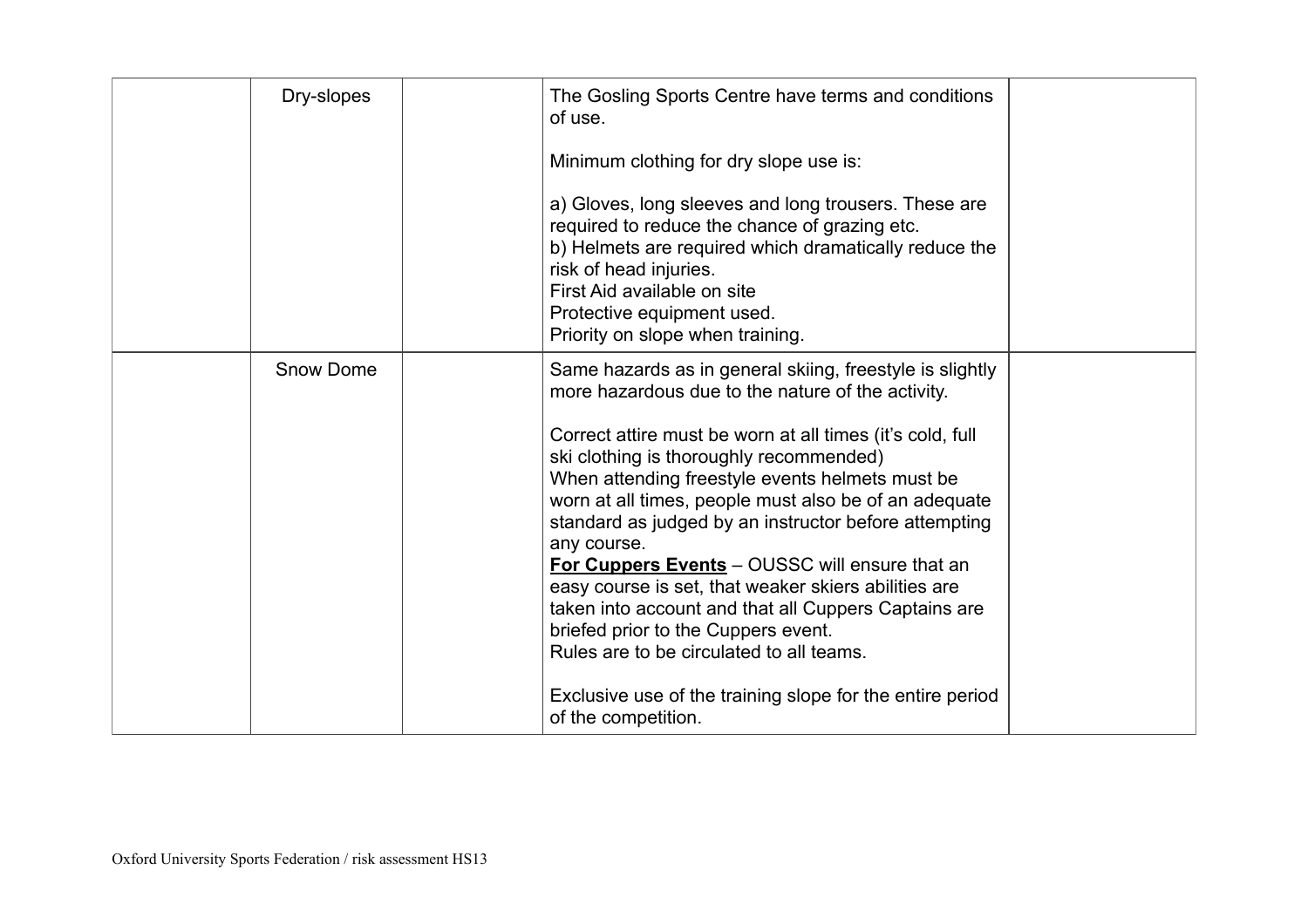| Poor Quality<br>Instruction | Snow Dome: Instruction at snow slopes is provided by<br>the facility. Fully qualified instructors/coaches who<br>undergo stringent training and testing are used. For<br>race training, instructors are often ex-racers of a high<br>calibre, normally with over a decade of experience.<br>Snow: Instruction at resorts is provided by qualified Ski<br>Schools and qualified instructors. For race training,<br>instructors have often been instructing for well over a<br>decade. |  |
|-----------------------------|--------------------------------------------------------------------------------------------------------------------------------------------------------------------------------------------------------------------------------------------------------------------------------------------------------------------------------------------------------------------------------------------------------------------------------------------------------------------------------------|--|
|                             |                                                                                                                                                                                                                                                                                                                                                                                                                                                                                      |  |

## **RECOMMENDATIONS FOR RISK REDUCTION**

| Action                                                                                                | By When? | By Whom?              | Completed |
|-------------------------------------------------------------------------------------------------------|----------|-----------------------|-----------|
| Participants to wear<br>Appropriate clothing and PPE                                                  | $15$ Nov | <b>Club Committee</b> |           |
| Club to ensure they have<br>sufficient insurance a copy to<br>be sent to the Sports Safety<br>Officer | 15 Nov   | <b>Club Committee</b> |           |
| Copies of instructor<br>qualification and insurance to<br>be supplied to Sports Safety<br>Officer     | 15 Nov   | <b>Club Committee</b> |           |